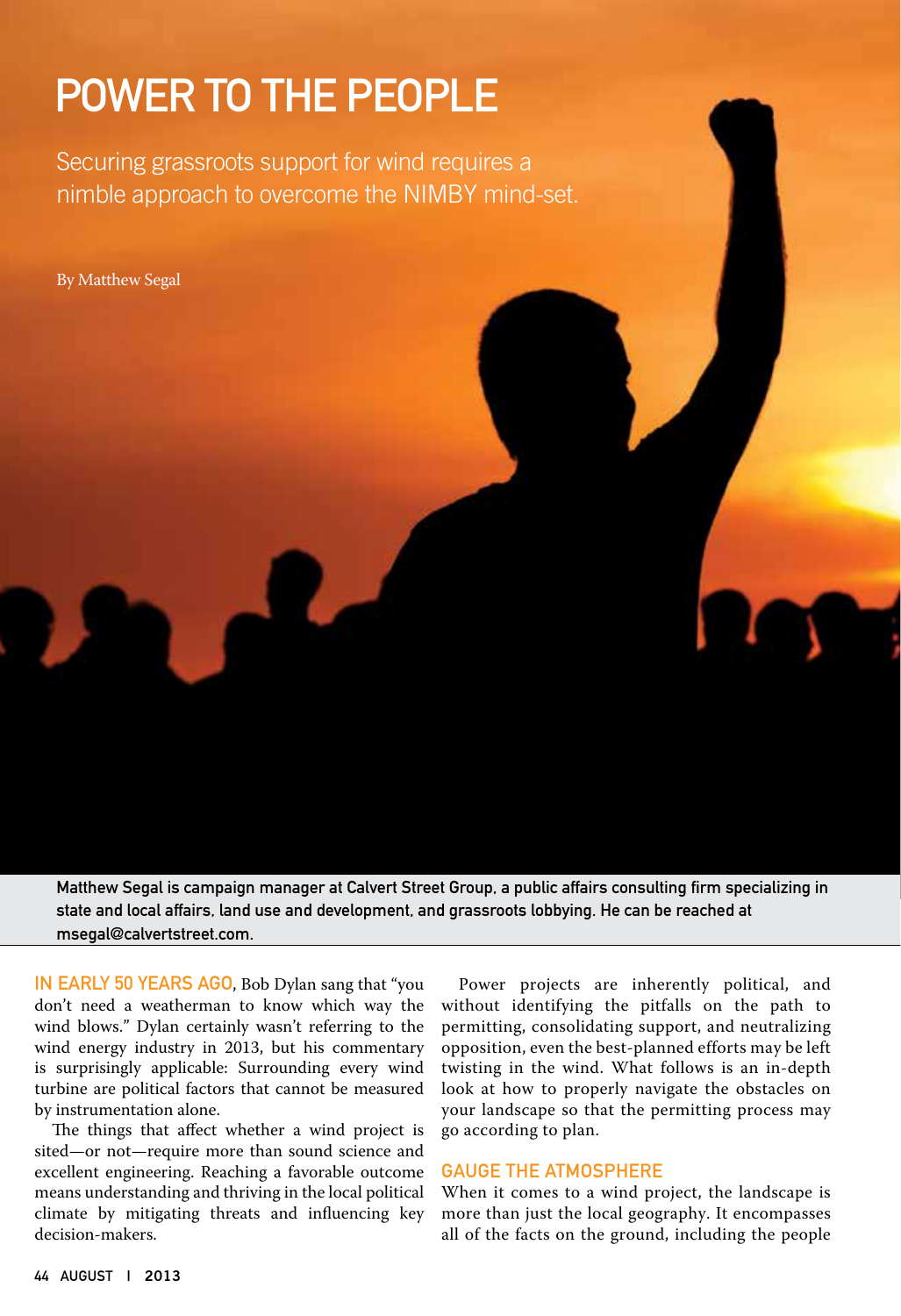

and their politics. No two sites are the same, so understanding the configuration of the surrounding community—and the why and where of potentially vociferous opposition—can prevent a project from slipping off the path to approval. Indeed, when projects fall through, it is often because preliminary steps were skipped or avoidable mistakes were made.

When it comes to wind developments, scientific assessments determine the project's internal viability. But the permitting process is not governed by science; rather, obtaining approval is more of an art. The path to success requires appropriate attention paid to external factors.

Investors in any business, whether a restaurant or shoe store, should expect a detailed market research study. That's because good market research is predictive: It provides backers with a reliable forecast by giving due consideration to the external factors that influence the project. While wind power doesn't operate like a retail outlet, understanding these external factors is just as valuable. This is why every wind project needs a political due diligence assessment.

## Get a Good Barometer

A proper due diligence report answers critical questions that can determine a project's likelihood of a favorable outcome. First, it examines the procedural landscape. This includes a holistic evaluation of where the battles may be fought, be they at the regional level—planning commissions, economic development committees, and zoning boards, for example—or inside local bodies like county commissions and city councils. The assessment envisions scenarios at each level of approval, paying particular heed to procedural matters. What are the guidelines for public hearings and citizen input? How does a resolution make it to the agenda? How many readings does the motion require? How many votes are needed for it to pass?

While these boards and committees hold power as a collective, they are comprised of individuals. Determining who is for or against the turbine project is only the starting point. Who are the personalities that will decide on the legislation? What motivates them and where do their allegiances lie? When are the next elections? Is the swing vote a businessman or a bureaucrat, a political neophyte or veteran decisionmaker? How does this official respond to public pressure and his constituents? To learn this makeor-break information, profiles of the lawmakers in question must be created, looking to previous votes and statements on similar issues to fully elucidate their tendencies on wind energy or renewable power.

Identifying stakeholders does not stop at the policy level. The other influencers in a community the heads of social organizations, civic groups, and local businesses—should be mapped out and their motivations and goals clearly understood. This cadre of community-minded individuals will be essential for building support for wind—or, at the very least, knowing who to keep on the sidelines. Seeking these opinion leaders prior to the permitting process can allow a wind farm developer to have key allies in hand.

Doing the appropriate due diligence is about the proverbial "ounce of prevention"—it facilitates smarter investments. As plans go off-course, they rack up high incidental costs. Imagine the damage to a developer's bottom line stemming from unanticipated legal fees (for fending off community-based challenges), hiring experts, and even the need to make additional land acquisitions. Then multiply those expenses by the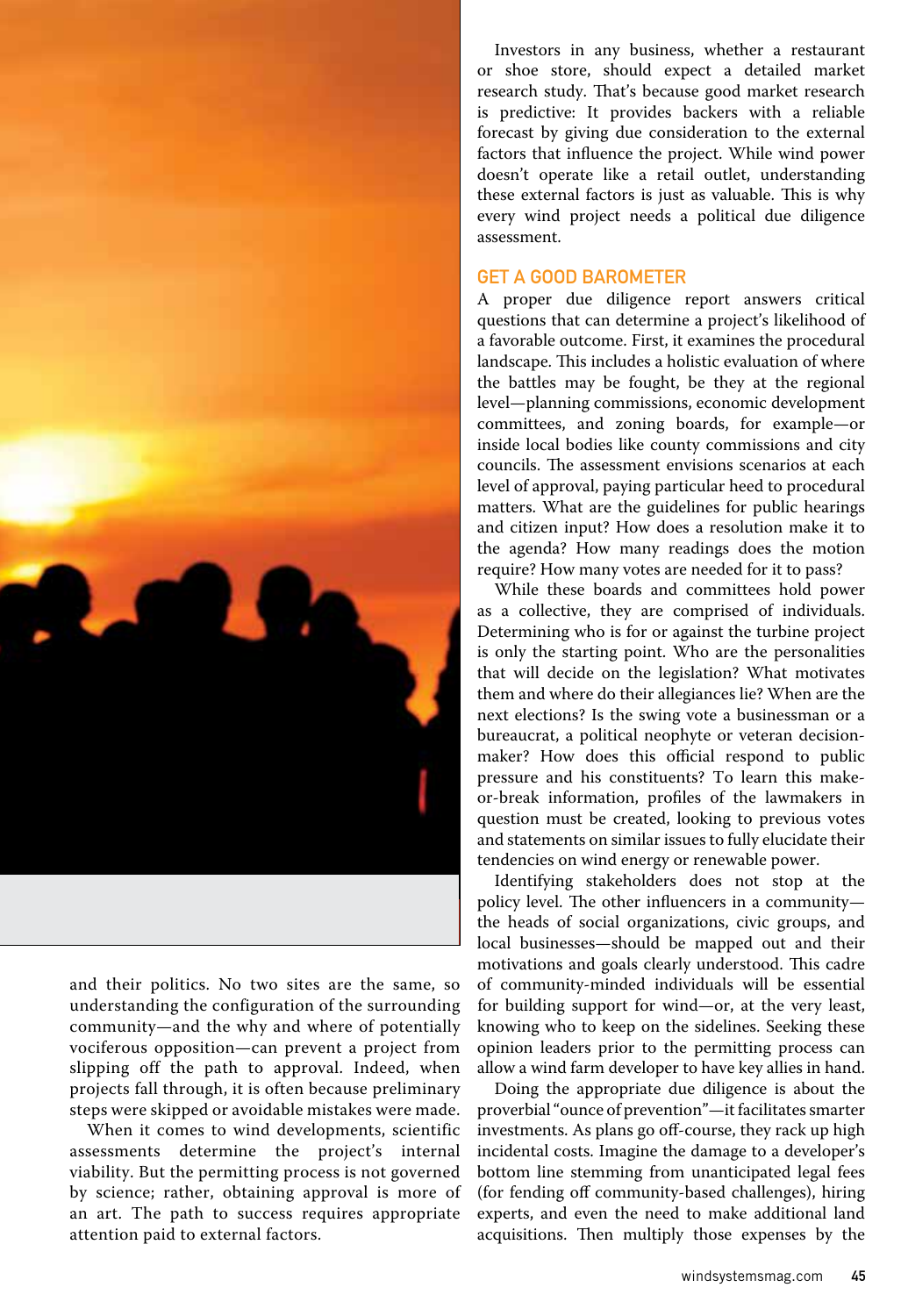months and years of delays as the unsettled issues stumble toward resolution. These difficult scenarios can often be avoided by simply structuring the project with the most favorable political circumstances in mind. A good political due diligence assessment can save a company untold time and money by identifying the most advantageous path to permitting.

#### There's No Flying Under the Radar

Determining who is negatively affected by the project—and who is most likely to transform their disapproval into vocal opposition—is often a simple matter of geography. The wind farm's neighbors, whether they live in the shadow of the turbines or travel daily on impacted roads, are the most obvious source of hostility. They often form the core of the "Not In My Backyard" (or NIMBY) crowd that has rankled developers of projects big and small for years.

These citizens abutting the project need to be engaged from the beginning—even before feasibility is being studied—if possible. Knocking on doors in the neighborhood, listening to concerns, and identifying opponents and supporters is an important step as the permitting process begins to take shape. It may seem naive that by simply engaging residents early on, many of the potential land-mines can be defused safely—but in fact, experience shows this is the case. In-depth conversations with abutters also serve as an informal focus group, helping proponents can understand community dynamics and honing the pro-wind message accordingly. Determining which arguments—and which words—are most effective for communicating wind power's benefits is instrumental in educating the public.

Of course, not everything will be copacetic even after the most dedicated neighbor-to-neighbor outreach. Opposing groups may be campaigning to draw attention to their cause, utilizing a combination of fliers, blog posts, letters to the editor, public meetings, rallies, and demonstrations. To address these community concerns, wind developers are known for holding town hall-style meetings in a single, centralized forum. While this approach can be well received, it opens up the possibility of a wind project's worst nightmare—the angry mob.

A more effective approach may be a "community walk-through," an open house-style event with small stations for engineers, developers, local officials and company employees. At a walk-through, each group of stakeholders can discuss the wind project with ordinary residents and local press. Community members will feel listened to—and the threat of a public spectacle is significantly reduced.

Meanwhile, skeptical or antagonistic public officials will have their own pulpit. It is easy for local politicians to throw in their lot with the opposition crowd; when they see an angry group of constituents, they understand the threat to re-election. More than that, however, ambitious political leaders see an emotional base of voters and seek to capitalize on their energy for the next election (and beyond). The question is, then: Who is willing to speak in favor of the wind project? Who is willing to lead the pro side and explain the benefits? Who is willing to create political cover so elected officials can support economic development and feel secure in their jobs?

This is where the dividends paid from the political due diligence assessment will be most visible. While opponents and decision-makers will be in plain view, finding a local leader to carry the torch for the project is a painstaking but important portion of the process. Often, it starts with looking at a map of the affected area and knocking on doors in the neighborhood. The invaluable nature of face-to-face interaction creates an immediate bond, and provides a launching point for developing supporters into flag-carrying leaders. This is an underrated aspect of siting a project from the grassroots: cultivating proponents early and empowering them to organize and lead.

#### Cause Forces to Shift

With a group of local proponents leading the way, the critical weeks and months leading up to 'the big vote' should be fought like a political campaign. Those managing the campaign must help their citizen leaders educate on the issue and make a lot of noise in the process. Just like a race between two candidates, local issues—like job creation, future tax revenue, funding for schools, or infrastructure improvements—must play prominent roles.

Informing and persuading should follow the tactics of a targeted media offensive. Focusing on the key players, this stage entails spreading hyper-local prowind messages through meetings with editorial boards, columnists, community activists, and representatives from business and trade organizations. Mobilizing pro-wind citizens and redoubling their grassroots efforts—canvassing neighborhoods on foot and by telephone—is essential.

Advertising via mail, print and broadcast media can be enormously effective at drawing attention to the campaign's messages and should be utilized as appropriate. A site-fight also relies heavily on person-to-person communication; use of social media platforms like Facebook and Twitter, as well as blogs and YouTube videos are all vital for demonstrating broad citizen support. Similarly, a good website acts as a clearinghouse for proponents, media and information-seekers alike.

# Increase the Pressure

Where the political campaign analogy diverges from an election for mayor, for example, is that ordinary citizens do not decide—and the ballot is not secret. Instead, the people that stand between a wind investor and project approval are a small group of local officials.